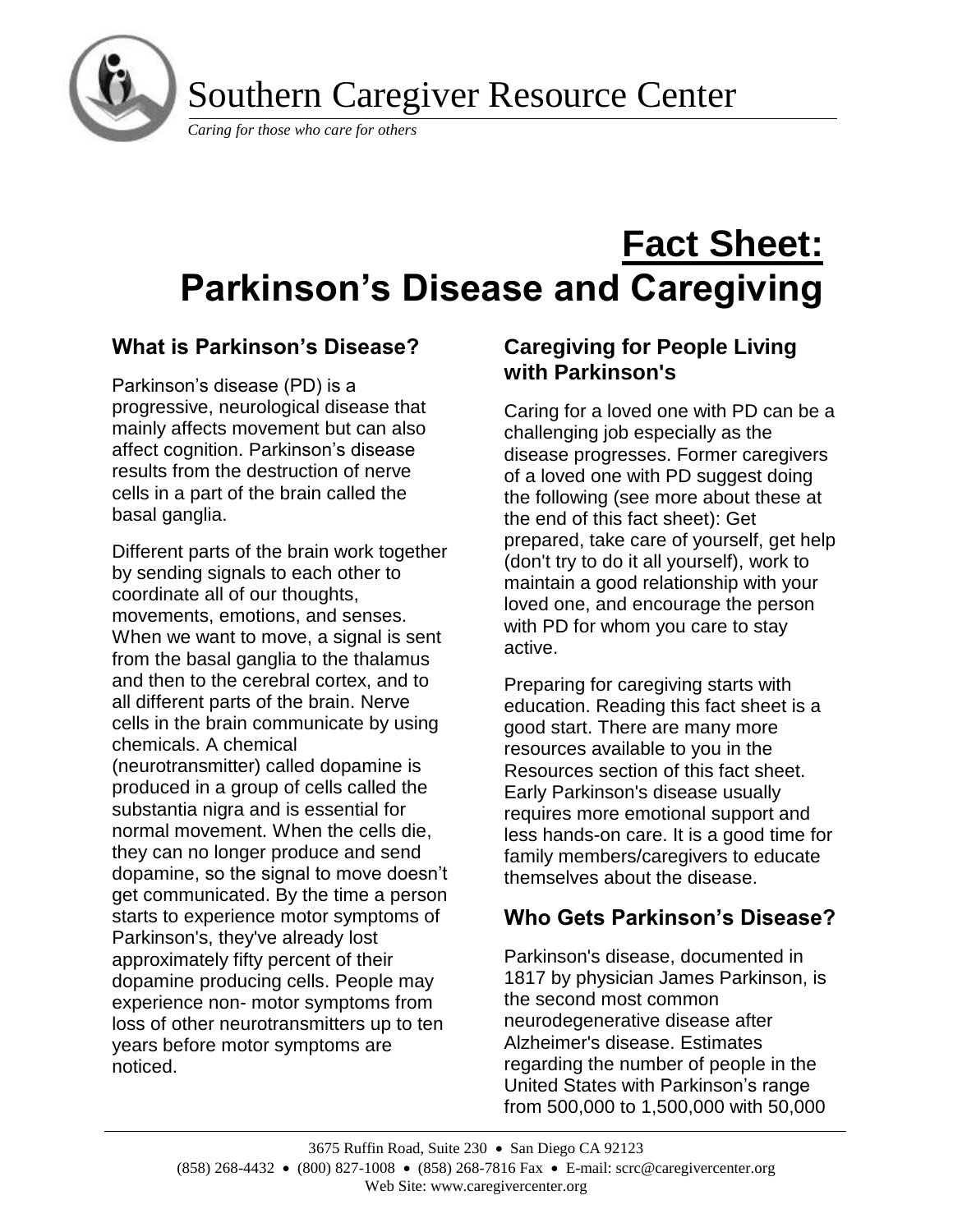to 60,000 new cases reported annually. There is no objective test for Parkinson's disease, so the misdiagnosis rate can be high especially when a professional who doesn't regularly work with the disease makes the diagnosis.

Since Parkinson's is more common in people 60 years old and older, it is expected that the incidence of Parkinson's will increase with the aging of the baby boomers. Although PD is more common in older persons, some people do begin to show symptoms before they are 40 years old. Researchers have identified families who experience an increased incidence of PD with some showing a genetic relationship from known PD genes. However, genetic causes of Parkinson's are rare, only in approximately 6--8 percent of all cases. Most people diagnosed with PD do not have family members with PD. Recent exposure to certain toxins (many years prior to symptoms) may be needed to develop the disease. One common expression is "genetics load the gun, but environmental [exposure] pulls the trigger." Epidemiological studies are actively exploring the relationship between Parkinson's disease and exposure to agents such as herbicides, pesticides, and other toxins.

# **Symptoms**

All persons with Parkinson's do not develop the same symptoms, and the symptoms change over time as the disease progresses. People will experience both motor and non-motor symptoms. Typically, PD motor symptoms start on one side of the body and over time, may progress to both sides. Often, one side is more affected

than the other. The primary symptoms of Parkinson's disease are:

- **Tremor:** Not all persons with PD develop tremor, but this is a common symptom. The tremor is described as a "pill rolling" action of the hand/fingers, usually most pronounced at rest, and may lessen with action or movement. Tremor often starts on one side of the body, usually with the hand, but may also involve the arms, feet, legs, and chin.
- **Rigidity or Stiffness:**In addition to making movement difficult, stiffness can also cause muscle aches. This symptom often is initially attributed to arthritis or pain syndromes, and persons often seek medical attention for "frozen shoulder" symptoms or "tennis elbow" and other orthopedic complaints.
- **Slow Movement (bradykinesia), Loss of Movement (akinesia):** Symptoms present with a decreased arm swing on one side or decreased ability to perform usual motor tasks at usual speeds. They can lose the ability to make normal facial expression appearing "mask-like" to the person they are talking with. Family and friends may comment that the person smiles less or appears disinterested when, in fact, they are unable to make the facial muscles move in a way to help express what they are feeling.
- **Balance and Walking Problems:** Initially, persons have difficulty walking at normal speeds or may find it difficult to fully lift a leg causing the foot to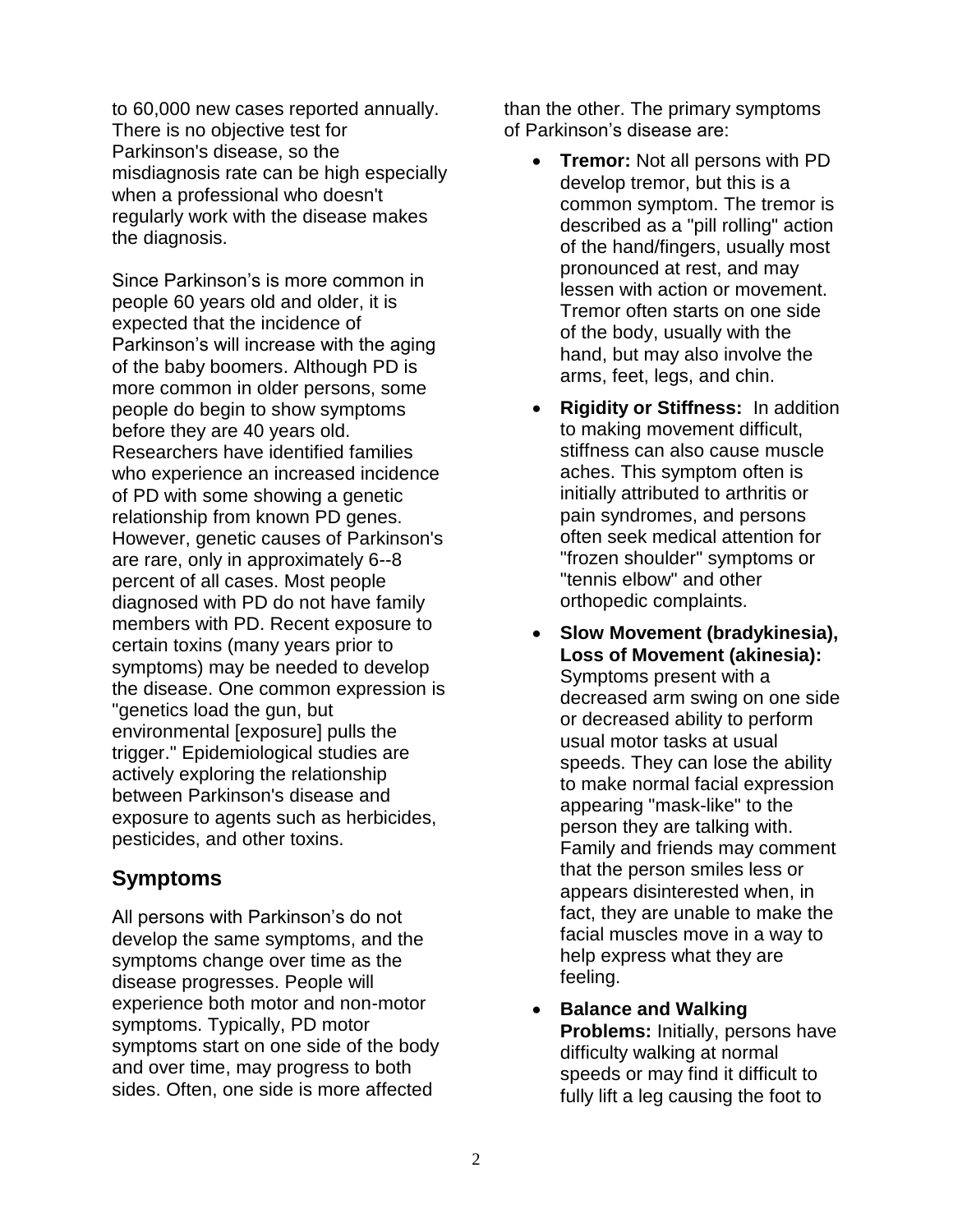"drag" behind the other foot. Or, they may take unusually small steps to move forward or use several tiny steps to turn around. Eventually, postural problems result in a stooped torso with a noticeable shuffling gait. The resulting body imbalance can cause the person to stumble or to experience near falls. The person may no longer instinctually reach their arm out to "break" their fall putting them at greater risk for injury. Most people do not develop postural problems until many years after they have been diagnosed. Some individuals also experience episodes of "freezing" where they cannot move for several seconds or minutes. This is most common when they are approaching a doorway or other contained or small space.

Although there are no specific tests for Parkinson's disease, there are several ways of making a diagnosis. Usually, a diagnosis is based on a neurological exam that covers evaluation of the symptoms and their severity. If symptoms are serious enough, a trial test of anti-Parkinson's drugs may be used. Brain scans may be made to rule out other diseases whose symptoms resemble Parkinson's disease. There are always two of the above primary symptoms present when a diagnosis of Parkinson's disease is made.

According to the Hoehn and Yahr scale, a commonly used system for describing how the symptoms of Parkinson's disease progress, Parkinson's disease has the following stages:

• **Prodromal symptoms** (those symptoms that may develop many years before diagnosis):

Depression, anxiety, fatigue, disturbance of color vision, constipation, loss of smell acuity (hyposmia), problems with sleep, slowed thinking

- **Stage I: Motor symptoms on one** side of the body
- **Stage II:** Symptoms spread to both sides of the body

**Stage III:** Balance starts to become impaired

- **Stage IV:** More difficulty with gait; freezing; or small, fast steps. More problems that affect the center of mid-line of the body such as difficulty swallowing, balance, and increased nonmotor problems
- **Stage V: Unable to locomote** independently becoming dependent on a wheelchair or other mobility device

Recent research has identified primary non-motor symptoms of Parkinson's disease, which might be experienced up to ten years before the motor symptoms appear. They are:

- Constipation
- Loss of olfaction (smell), decreased acuity
- Sleep disorders (trouble falling asleep, staying asleep, yelling out, or acting out one's dreams)
- Seborrhea (flakiness of skin around nose, forehead, chin)
- **Fatigue**
- Depression: Approximately 40% of people with PD develop depression, which can be treated with medication and/or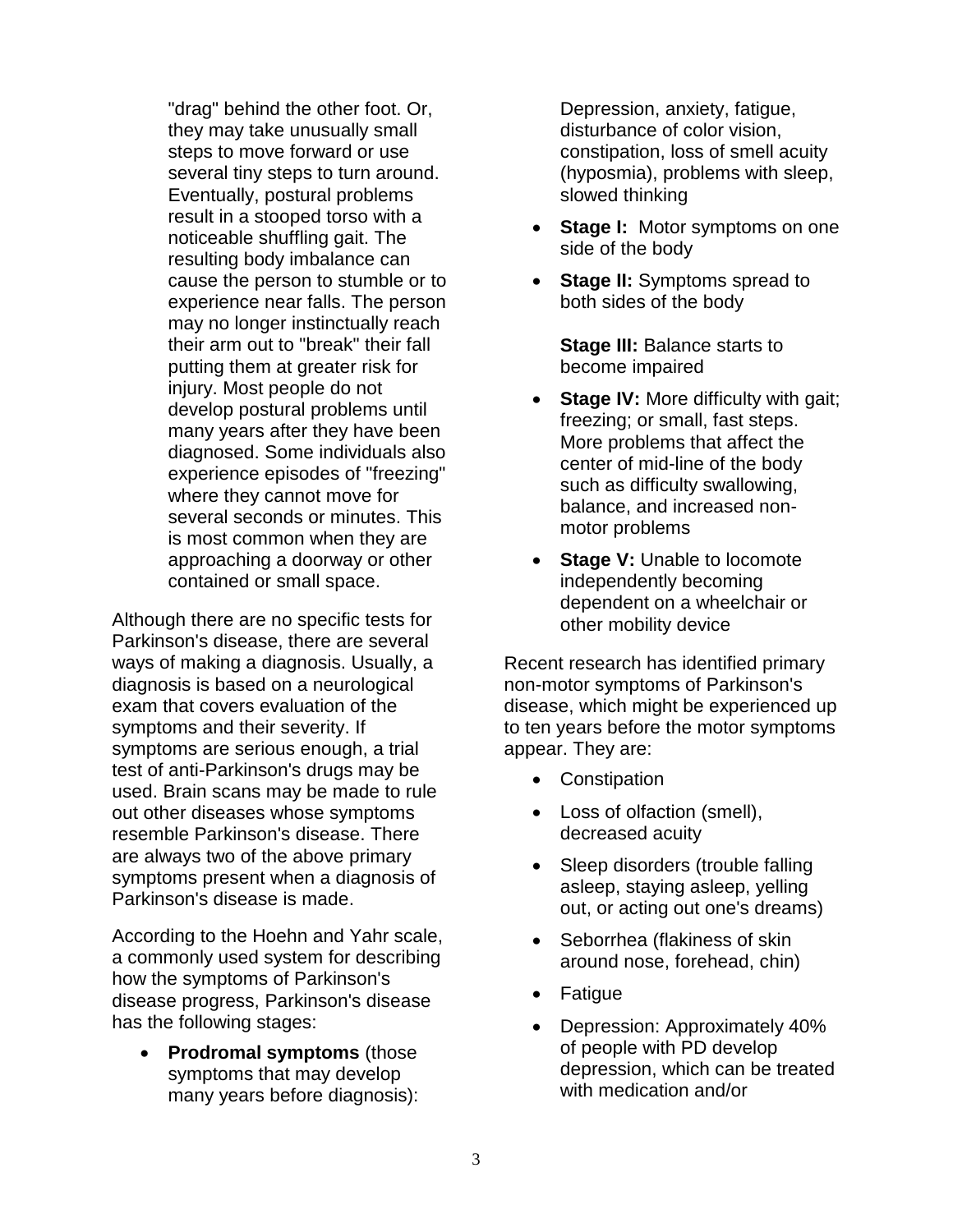counseling. It is important for people with PD and their caregivers to report signs of depression to the physician. Persons with PD may not acknowledge their depression and resist taking medication to treat this symptom.

People with Parkinson's can develop some of the following symptoms as the disease progresses:

- **Swallowing difficulties (usually a later symptom):** At least fifty percent of people with Parkinson's develop swallowing problems (dysphagia) that may cause the person to drool, to spill food or liquid from the mouth, or to send food to the back of the throat before it is ready to be swallowed. People with Parkinson's and their caregivers should take care to watch for signs of choking, food stuck in the throat, or increased congestion after eating. Due to difficulty coughing and clearing the lungs, people with Parkinson's also run an increased risk of developing pneumonia. Swallowing problems can be helped with speech therapy.
- **Speech problems:** An estimated 60 to 90 percent of people with Parkinson's will develop some difficulty speaking. A person with PD may speak very softly and may be hard to understand (hypophonia). Speech impairment is referred to as dysarthria and is often characterized as weak, slow, or uncoordinated speaking that can affect volume and/or pitch. The

voice may sound hoarse or come out in short bursts. Often, speech problems worsen over time. Speech problems can be helped with speech therapy.

• **Cognitive Issues (processing and using information):** The majority of people diagnosed with PD will experience some degree of cognitive impairment, which increases in severity over time. An individual may experience forgetfulness, distractibility, weakening executive functioning skills (problem solving, planning, multi-tasking), slower mental processing (recalling names, learning new information), and language and visual-spatial difficulties. All medications should be monitored since high doses of some drugs used for Parkinson's can cause cognitive impairment such as hallucinations or confusion.

Active diagnosis and treatment of the motor functions caused by Parkinson's disease occurs to a greater degree than does the diagnosis and treatment of lifeimpairing cognitive disease- related conditions. Often the family caregiver may notice cognition changes even before the care recipient may see them in him-herself. If you notice cognitive changes, it is valuable information to discuss with the care recipient and to share with their doctor. (See the Parkinson's Disease Dementia section of this fact sheet for more information.)

Additional PD symptoms may include:

- Restlessness/anxiety
- Eyelid Closure (dystonia of the eyelids can occur when a medication dose wears off)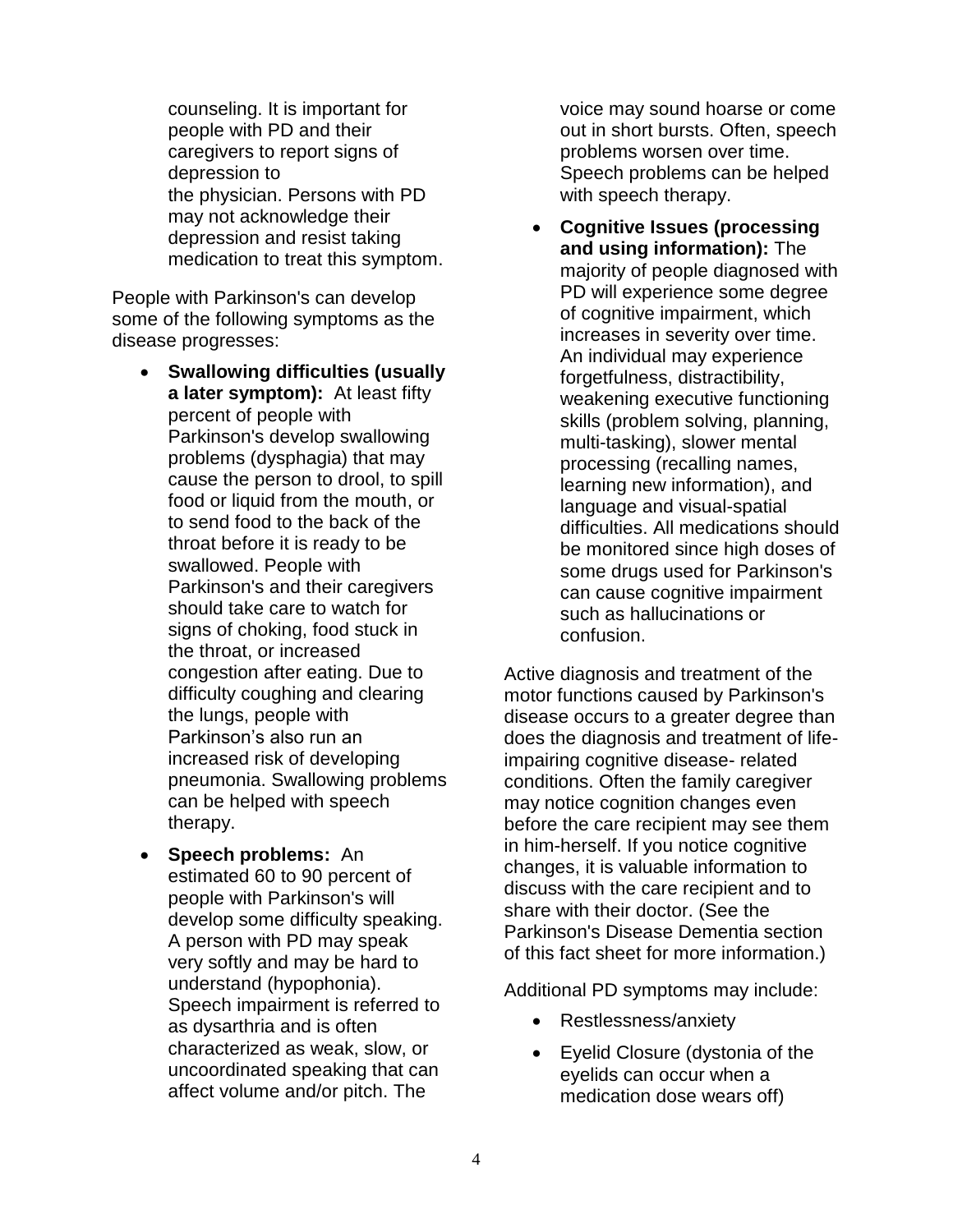- Difficulty writing (small handwriting)
- Urinary urgency and frequency (a later symptom; multiple trips to the bathroom, accidents)
- Excessive sweating
- Sexual problems (late symptom)

# **Treatment/Symptom Management**

### **Drug Therapy & Research**

If the disease progresses beyond minor symptoms, drug treatment may be indicated. Drug therapy for Parkinson's typically provides relief for 10-15 years or more. The most commonly prescribed medication is L-dopa (levodopa), and this helps replenish some of the depleted dopamine in the brain. Sinemet, a combination of levodopa and carbidopa, is the drug most doctors use to treat Parkinson's disease. Recent clinical studies have suggested, in the younger person, the class of drugs called a "dopamine agonist" (a compound that activates dopamine receptors in the absence of dopamine) should be used prior to levodopa carpidopa (Sinemet) except in patients with cognitive problems or hallucinations. In those older than 75, dopamine agonists should be used cautiously because of an added risk of hallucinations.

Other drugs are also used, and new drugs are continually being tested. It is common for multiple drugs to be prescribed because many of them work well together to control symptoms and reduce side effects. Contrary to past beliefs, starting Sinemet in newly diagnosed people does not lead to early symptoms of dyskinesia (involuntary

movements such as twitching or jerking). Current knowledge is that the disease progression causes dyskinesias and not a "resistance" to the drug.

Quality of life studies show that early treatment with dopaminergic medications improves daily functioning, prevents falls, and improves a person's sense of well-being.

It is very important for people with PD and their family caregivers to work closely with their doctor(s) and to seek advice from a Movement Disorders Specialist who can best manage the more complicated aspects of the disease. Over time, physicians add combinations of drugs, and more frequent dosing is required as the disease progresses. In the more advanced stages, the Parkinson's drugs provide a shorter time period where each dose is effective in controlling symptoms. This shortened benefit from each dose is called "wearing off," and the motor symptoms (and sometimes the non-motor symptoms such as anxiety) return before the scheduled next dose. People with PD need to pay close attention to the times they take their medications and not the length of time the medication helps their symptoms as well as how long the medication effects last before wearing off. This information helps the physician better determine the amount of medication and the schedule for its use.

### **Side Effects**

As with all medication, side effects can be a problem. For some, starting Sinemet may cause dizziness or nausea, and side effects are most severe when the person first begins taking a drug and gradually disappear or lessen with time. Sometimes adding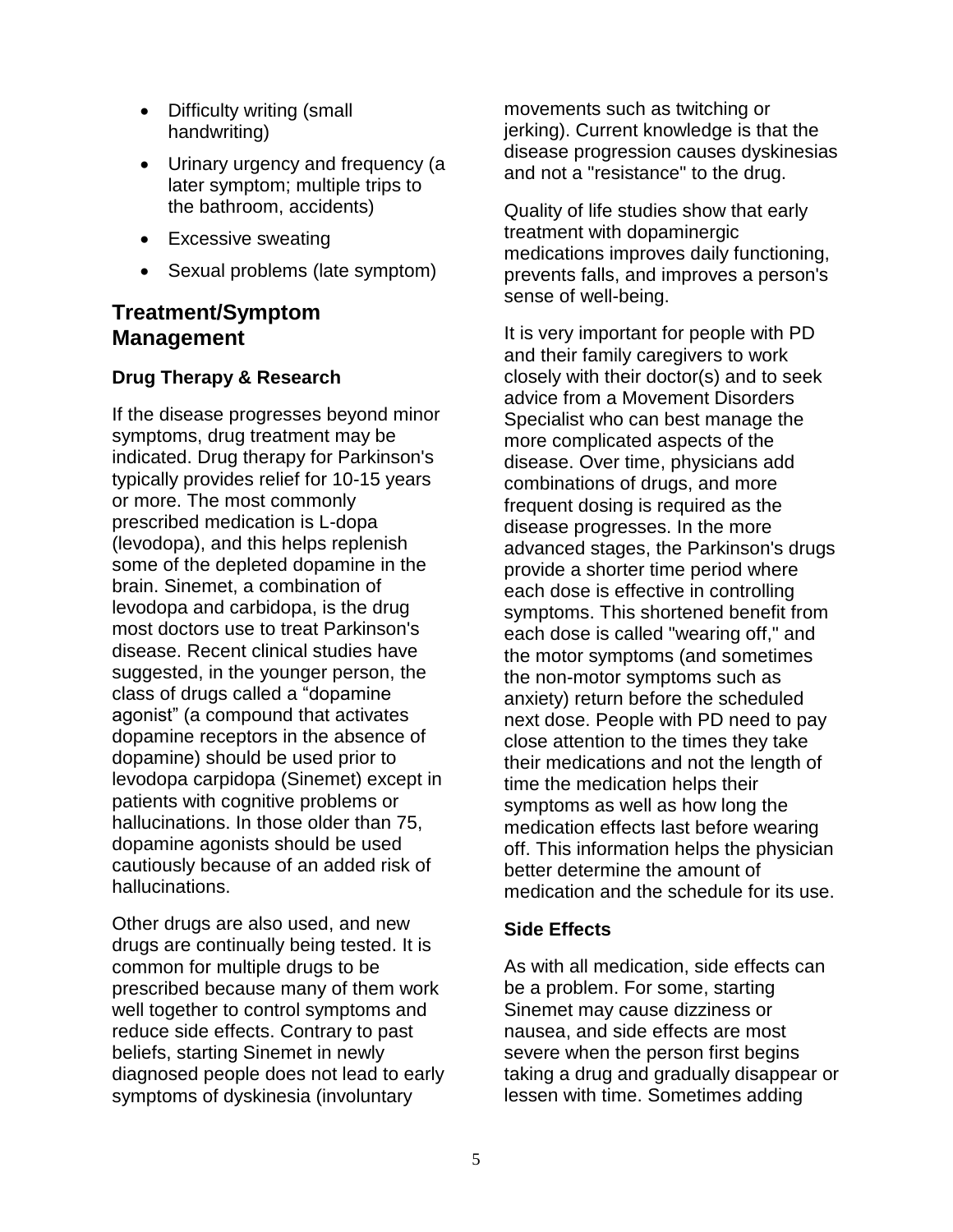extra "carbidopa" with each tab of Sinemet helps control the nausea.

For other medications, side effects may appear after several years. For example, long-term levodopa use may result in large uncontrollable movements "dyskinesias" or "off" periods where the person will become frozen (can't move) until the next dose of medication is taken or a sensory trick is used; i.e., counting out loud like a march, "One, two, three." Another side effect in the more advanced stages and from larger doses of dopaminergic medications are visual hallucinations where people at first see things in the corner of their visual field. Sometimes these hallucinations can be frightening.

There is a well described side effect from dopamine agonists that everyone who starts this class of medication should know about. Agonists and higher doses of Sinemet may cause impulse control (behavioral) problems. These behaviors vary but may include: Excessive spending, gambling, sex, pornography, or hoarding behaviors. Often reducing or stopping this class of medications stops the behavior. These behaviors can be so embarrassing for the care recipient and their family that too often the topic is avoided when talking with the doctor. Odd as it may feel, keeping track of unusual impulse behavior to report to the neurologist can provide critical medical management information.

Sometimes, in the most advanced stages, a choice has to be made between motor function and cognitive function. High doses of medications may be required to manage the motor symptoms, but these same doses cause hallucinations or paranoia. At this point, a team meeting with all the medical

providers and the family is advised to discuss the need to adjust the medications causing the side effects yet balance the need to help the patient's motor symptoms. Sometimes adding an anti-psychotic medication (such as quetiapine/Seroquel) is helpful. A multidisciplinary team meeting adds value and can help the family weigh the pros and cons of the PD medications with the caregiver and patient's quality of life.

#### **Surgery and Deep Brain Stimulation**

Deep brain stimulation (DBS) is a treatment for Parkinson's disease that uses an implantable pacemaker-like device to deliver electrical pulses to parts of the brain involved in movement. The DBS system consists of leads precisely inserted into a specific brain target, the neurostimulator (pacemaker) implanted in the chest, and extension wires that connect the leads to the neurostimulator. Though implantation of the system (DBS surgery) requires a neurosurgical procedure, the treatment itself consists of long-term electrical stimulation. Advantages of DBS include its ability to reduce the high doses of medications (avoiding the systemic side effects of medication), its adjustability (stimulation settings are programmed non-invasively using a wireless programmer by the clinician or a patient programmer), and its reversibility (can turn it on or off). DBS was approved by the Food and Drug Administration as a treatment for PD in 2002; and, according to Medtronic (the manufacturer of the DBS system), more than 80,000 patients have undergone DBS surgery worldwide.

Typical candidates are those who have motor fluctuations or periods of "off" time with troublesome symptoms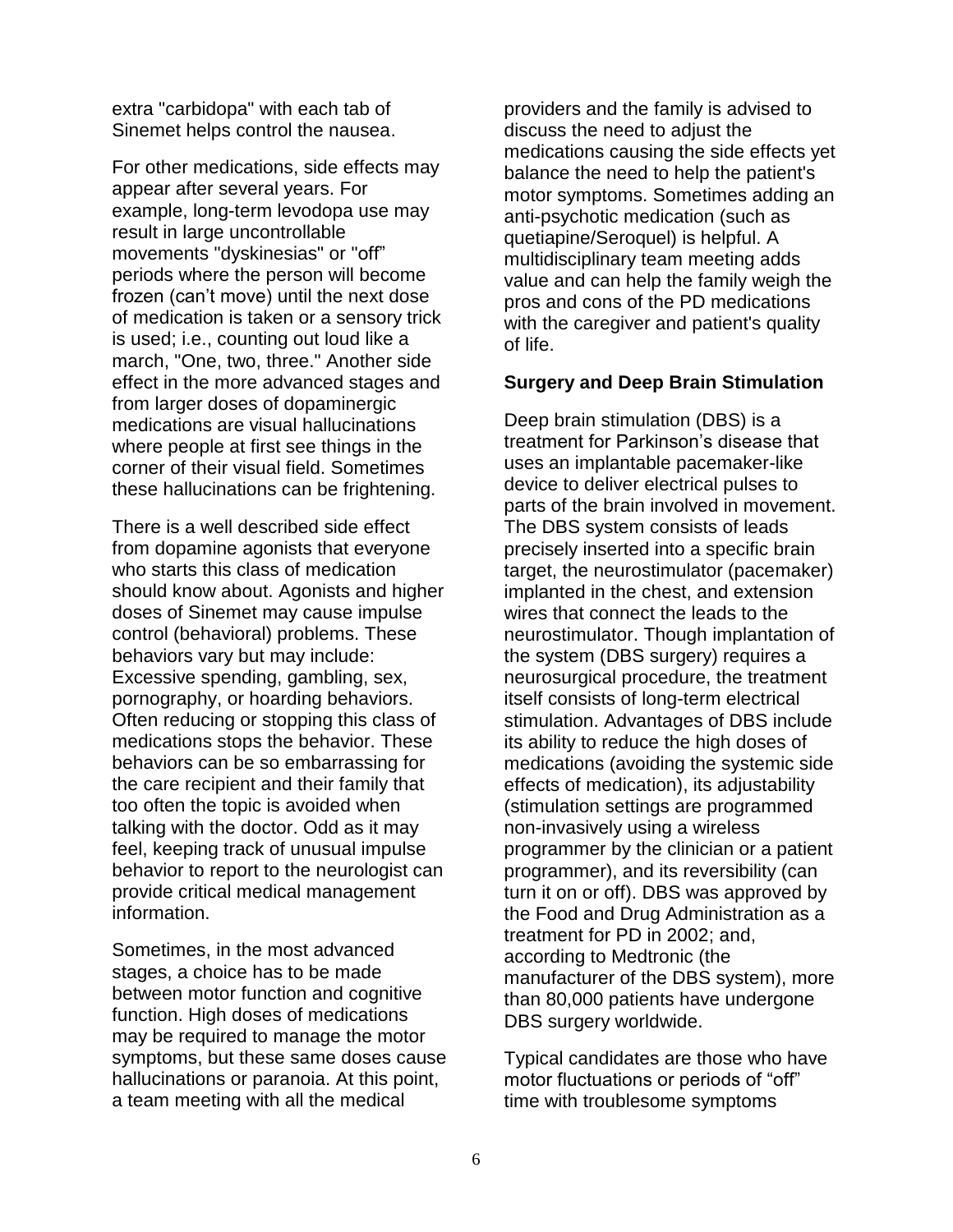alternating with periods of "on" time with good symptom control and also with possible periods of excessive movement (dyskinesia).

Not all patients with Parkinson's disease are good candidates for treatment with DBS. Approximately 10–20 percent of patients considered for possible treatment with DBS include those:

- With idiopathic (arising from unknown cause) Parkinson's disease and not an atypical variety of parkinsonism
- Who still respond, even if briefly during the day, to levodopacontaining medication
- Who are significantly troubled by motor symptoms of Parkinson's disease (slowness, stiffness, shaking, or other movement problems) despite taking an optimized regimen of medications
- Who do not have significant problems with memory or other cognitive functions
- Who do not have significant or untreated mental health issues like depression or anxiety
- Who have considered the likely benefits and potential risks of DBS and find this assessment acceptable for their situation
- Who have reasonable expectations for what DBS likely will and will not do for them

Individuals whose condition meets these criteria are advised to seek a comprehensive evaluation from an experienced DBS team. This may be accomplished by requesting a referral from the patient's neurologist to a DBS center. The best candidates who have the most robust response to DBS tend

to be younger than 70 years of age with few center of the body symptoms such as swallowing and balance problems.

### **Non-Medical Interventions for Parkinson's disease**

Many caregivers and individuals with Parkinson's disease are interested in complementary therapies to supplement medications and other traditional PD treatments. Increasingly, studies are showing that recreational physical activities such as walking, swimming, dance, yoga, and Tai Chi can play an important role for individuals living with Parkinson's disease. Although there is no evidence that non-medical activities can affect disease progression, physical activity may assist with management of the symptoms of the disease while helping to increase enjoyment of life by staying active, having fun, and learning new skills. Innovative programs are increasingly available. For example, one popular program started in New York and replicated in other states and countries offers dance classes for individuals with PD. A San Francisco Bay Area Parkinson Group partnered with the Mark Morris Dance Group, a highly regarded modern dance company, to develop dance classes for persons with Parkinson's disease (PD), friends, and family. Professional dancers teach the classes in a large dance studio with live piano accompaniment. (See the reference section of this fact sheet for more information on these and other programs.)

Consult your doctor and a Parkinson's care team regarding the type of movement you would like to pursue. They can recommend how hard you should be working (intensity) and the duration of the activity. A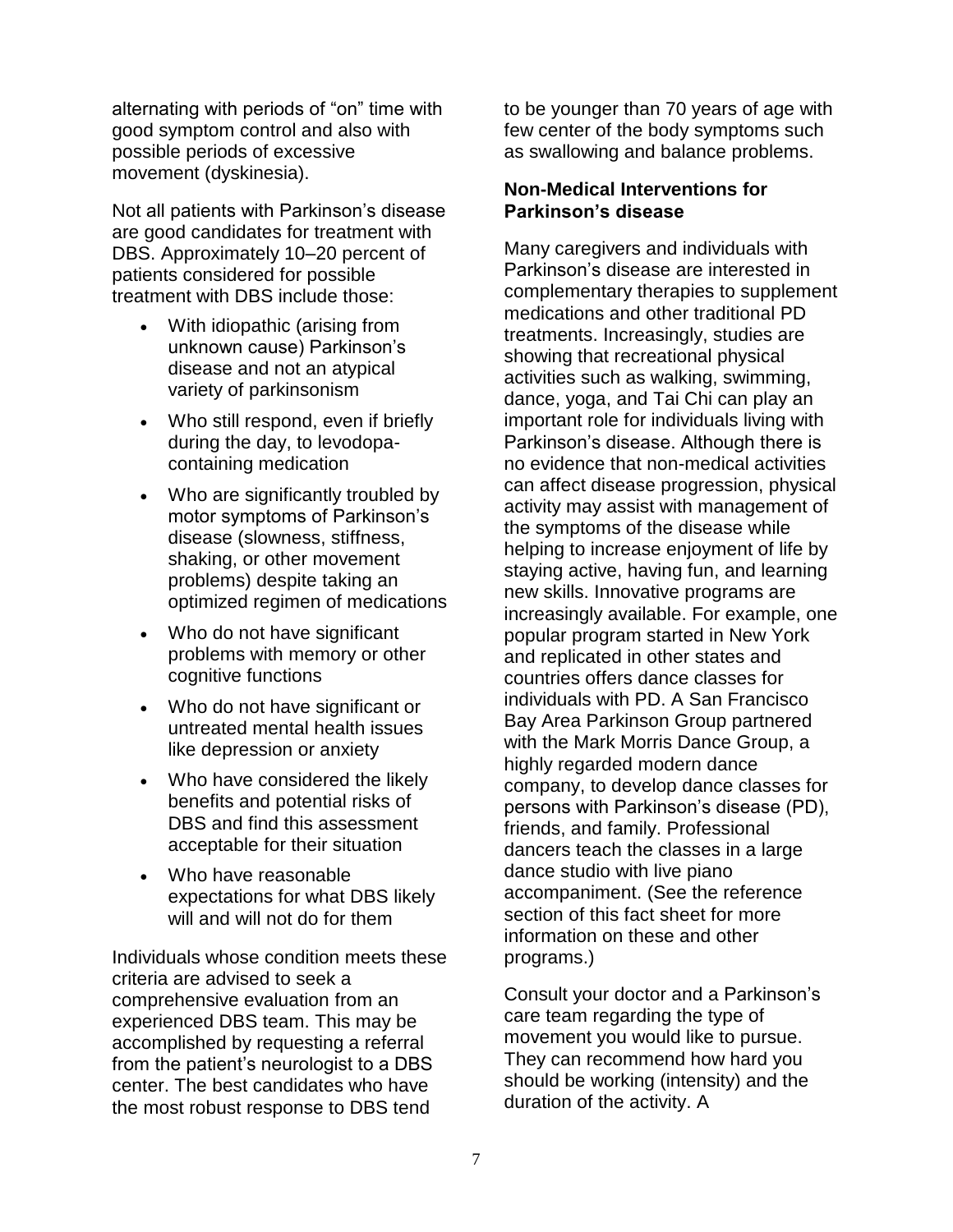recommendation from your doctor to consult with a Physical, Occupational, or Speech Therapist is often useful. These professionals can assist you in evaluating how to use non-medical interventions in a way that best suits your needs.

# **Related Diagnosis: Lewy Body Dementia (LBD)**

*[LBD is an umbrella term for Parkinson's Disease Dementia (PDD) and Dementia with Lewy Bodies (DLB).]*

Current research is helping to differentiate dementia related conditions in relationship to Parkinson's disease. Doctor's use a 12-month arbitrary rule to aid in diagnosis. When dementia is present before or within one year of Parkinson's motor symptoms developing, an individual is diagnosed with DLB. Those who have an existing diagnosis of Parkinson's for more than a year and later develop dementia are diagnosed with PDD.

In the simplest terms, Lewy bodies are abnormal clumps of proteins that develop in nerve cells. Cholinesterase inhibitors, medications originally developed for Alzheimer's disease, are the standard treatment today for cognitive DLB and PDD symptoms. Early diagnosis is important as DLB patients may respond differently than Alzheimer's disease patients to certain drug and dementia care treatments.

Studies show that 10 to 70 percent of those living with PD will develop some degree of dementia (loss of brain function). This loss affects memory, thinking, language, judgment, and behavior. A few of the signs of dementia in PD include slowed thinking, a more passive (or apathetic) personality,

memory problems, and trouble with decision-making. One particularly troubling symptom for a caregiver is when a care recipient experiences vivid hallucinations or delusions—the seeing or hearing things that are not really present but seem very real to the individual. Frightening or dangerous hallucinations may call for a medical intervention. Use of certain antipsychotic medication can have highly debilitating side effects due to a hypersensitivity to these drugs by many LBD patients. Highly cautious use and careful monitoring by your doctor is critical should the use of these drugs become necessary. It's also important to note that people living with LBD may or may not experience worsened hallucinations and delusions from medication used for PD such as levodopa. An individual can also experience disease induced episodes of paranoia and have sleep/wake cycle disruption.

This challenging, multi-system disorder involving movement, cognition, behavior, sleep, and autonomic function requires a comprehensive treatment approach to maximize the quality of life for both the care recipient and their caregiver. It is very important to pay attention to symptoms of dementia and to search for an expert clinician who can diagnose the condition accurately.

Depression, which is common in both PD and LBD, can display the same symptoms as Alzheimer's disease. Therefore, it is important to work closely with a physician to rule out other possible causes for the changes in behavior and thinking. (Please see the Resource section of this fact sheet to find organizations and other resources dedicated to helping you learn more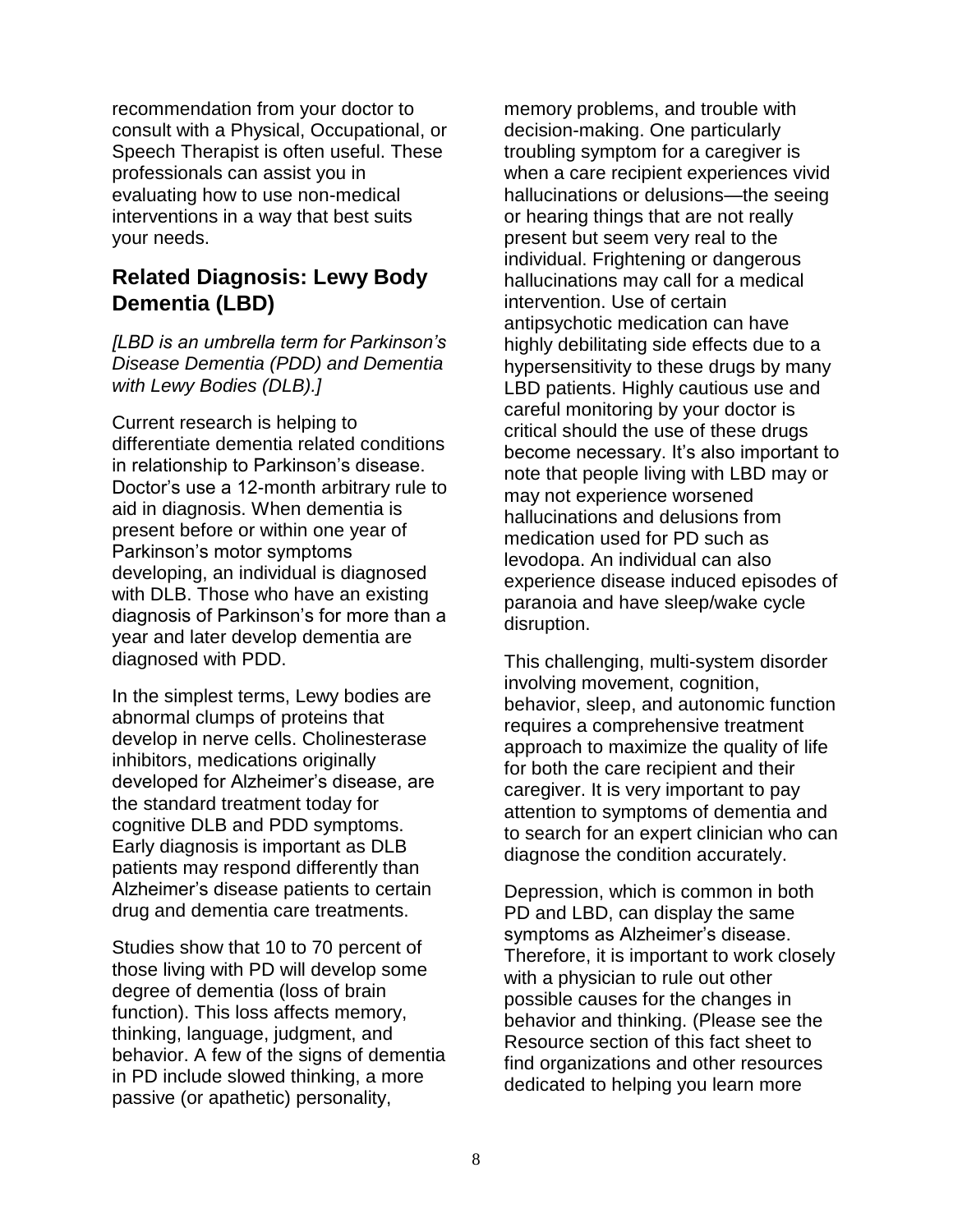about these complex dementia related Parkinson's conditions.)

# **Support for the Caregiver**

### **Get Prepared**

Many resources are available online (See the Resource section of this fact sheet for more information), and public libraries have literature on the disease. Whenever possible, accompany the person with Parkinson's to their medical appointments and ask questions of the doctor, nurse, and social worker.

The areas to assess include your loved one's needs (both your perceptions and theirs); your home environment; and your own health, emotional state, and other commitments. The caregiver has to determine how much they can and can't do themselves and what type of outside support is needed. It is also important to assess current and future financial issues such as health insurance coverage, employment (both caregiver and the person with Parkinson's), managing expenses, and if/when to get Power of Attorney.

# **Take Care of Yourself**

Probably one of the most important and sometimes difficult things caregivers can do is to take care of themselves. This includes maintaining mental and physical health by making and keeping your own medical and dental appointments. As a caregiver, it is important to keep your job whenever possible as it provides not only financial help and possibly insurance coverage but also a sense of self-esteem. Join a support group for caregivers, if possible. Support groups help you meet people who are going through what you are going though. They help you vent

frustrations, give and receive mutual support, and exchange resource information and coping strategies. Whenever possible, get your sleep, take breaks, make and keep social activities, and try to keep your sense of humor.

# **Get Help**

Get help—don't try to do it all alone. By getting help, a caregiver can lessen their sense of isolation, and it gives you more confidence in your own caregiving ability. Having help increases your ability to think creatively and helps you get those needed breaks. Help is available through local and community services. These include neighbors, friends, churches, synagogues, senior centers, adult day health, Meals on Wheels, and door-to-door vans. For a fee, there is in-home care for help with cooking, bathing, dressing, and meal preparation. Additionally, a Social Worker from your health plan or hospital can connect you with other services.

# **Foster a Good Relationship**

Lastly, maintaining your relationship and communication with the person with Parkinson's can be the most challenging and rewarding aspect of caregiving. As Parkinson's disease progresses, the roles change, and the person with Parkinson's may go from being an independent head of the household to a very dependent person requiring a significant level of care. However, research shows that despite high levels of strain, caregivers with good quality relationships have reduced depression and better physical health. Remember, as a caregiver your service to your loved one is beyond measure in terms of love, depth of care, and concern.